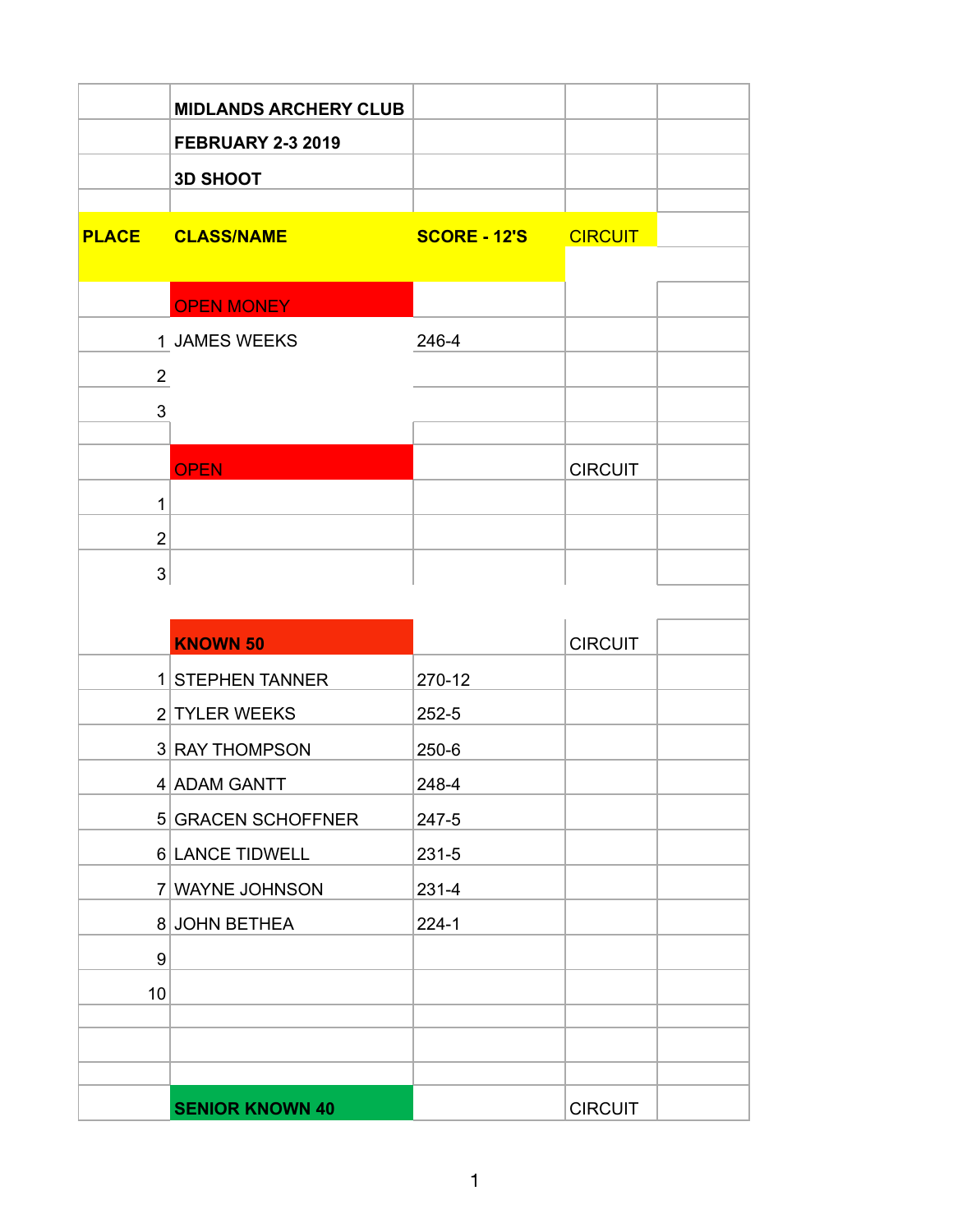|                | 1 FRANK CARTER          | $262 - 8$ |                |
|----------------|-------------------------|-----------|----------------|
|                | 2 OLIN PRICE            | $252 - 2$ |                |
|                | 3 DAVE SHIRLEY          | 248-4     |                |
|                | 4 RICK CROCKER          | 242-7     |                |
|                | 5 WAYNE JACKSON         | 242-4     |                |
|                | 6 JOHN LONG             | 239-6     |                |
|                | 7 DANNY THOMAS          | $237 - 3$ |                |
|                | 8 LARRY DAVIS           | 235-3     |                |
|                | 9 DOUG FELLERS          | $231 - 1$ |                |
|                | 10 ROBERT BUCHANAN      | $225 - 1$ |                |
|                | 11 BOB KIRCHNER         | $205 - 3$ |                |
| 12             |                         |           |                |
|                |                         |           |                |
|                |                         |           |                |
|                | <b>SENIOR OPEN</b>      |           | <b>CIRCUIT</b> |
|                |                         |           |                |
| 1              |                         |           |                |
| $\overline{2}$ |                         |           |                |
| 3              |                         |           |                |
|                |                         |           |                |
|                | <b>HUNTER UNLIMITED</b> |           | <b>CIRCUIT</b> |
|                | 1 BRAD GRIFFIN          | 230-4     |                |
|                | 2 CHAVIS STONE          | 230-3     |                |
|                | 3 JUSTIN CRAIG          | $203-0$   |                |
|                | 4 CHRIS ROBERTS         | $202 - 0$ |                |
|                | 5 MALACHI SEWELL        | 173-0     |                |
|                | 6 CHRIS PENNY           | $141 - 0$ |                |
| 7              |                         |           |                |
| 8              |                         |           |                |
| 9<br>10        |                         |           |                |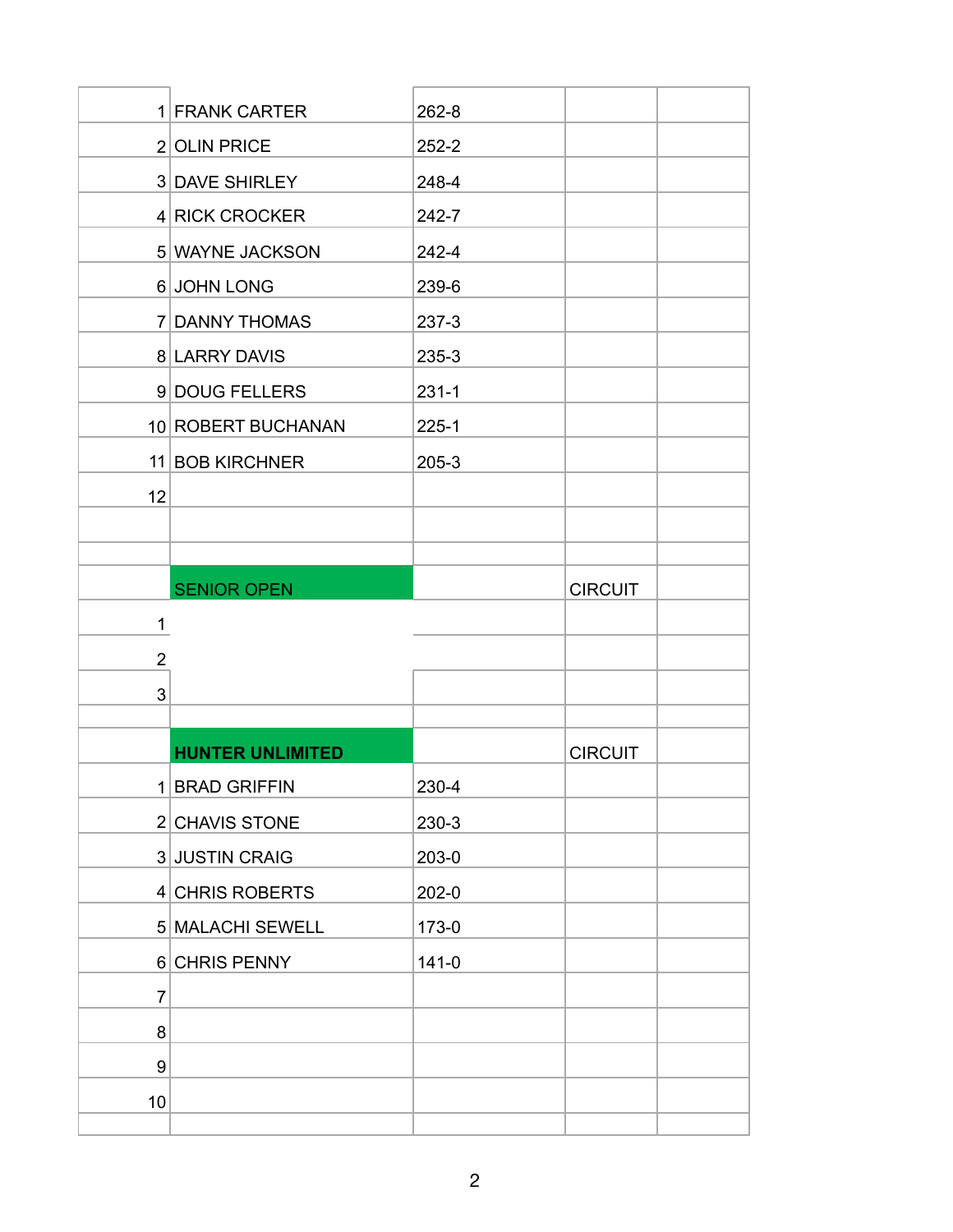|    | <b>KNOW 40 OUTLAW</b>        |           | <b>CIRCUIT</b> |
|----|------------------------------|-----------|----------------|
|    | 1 DUSTY GRANT                | 253-6     |                |
|    | 2 WAYNE CLARK                | $250 - 6$ |                |
|    | 3 RICKY CROWDER              | 244-2     |                |
|    | 4 ANDY HOLMAN                | $240-1$   |                |
|    | 5 DOUG BAKER                 | 237-5     |                |
|    | 6 DALE SAMPLES               | $237 - 2$ |                |
|    | 7 DUSTY JACKSON              | 235-2     |                |
|    | 8 JOEY CARAWY                | 234-3     |                |
|    | 9 JERREMY FOWLER             | 229-6     |                |
|    | 10 JOHN CRAIG                | 226-3     |                |
|    | 11 JOE COFFMAN               | $225-3$   |                |
|    | 12 CHRIS ROBERTS             | $220 - 4$ |                |
|    | 13 CHRIS ASHBY               | $217 - 2$ |                |
|    | 14 BRIAN WILCHENSKI          | $205 - 0$ |                |
|    | 15 MATT SCARIMBOB            | 199-1     |                |
| 16 |                              |           |                |
|    |                              |           |                |
|    |                              |           |                |
|    | <b>WOMENS KNOWN 40</b>       |           | <b>CIRCUIT</b> |
|    | 1 TAMMY CARTER               | $242 - 2$ |                |
|    | 2 DEBBIE SOESBEE             | $221 - 0$ |                |
|    | 3 ANDREA WHITMORE            | $173 - 2$ |                |
| 4  |                              |           |                |
| 5  |                              |           |                |
|    |                              |           |                |
|    |                              |           |                |
|    |                              |           |                |
|    |                              |           |                |
|    | <b>HIGH SCHOOL OPEN BOYS</b> |           | <b>CIRCUIT</b> |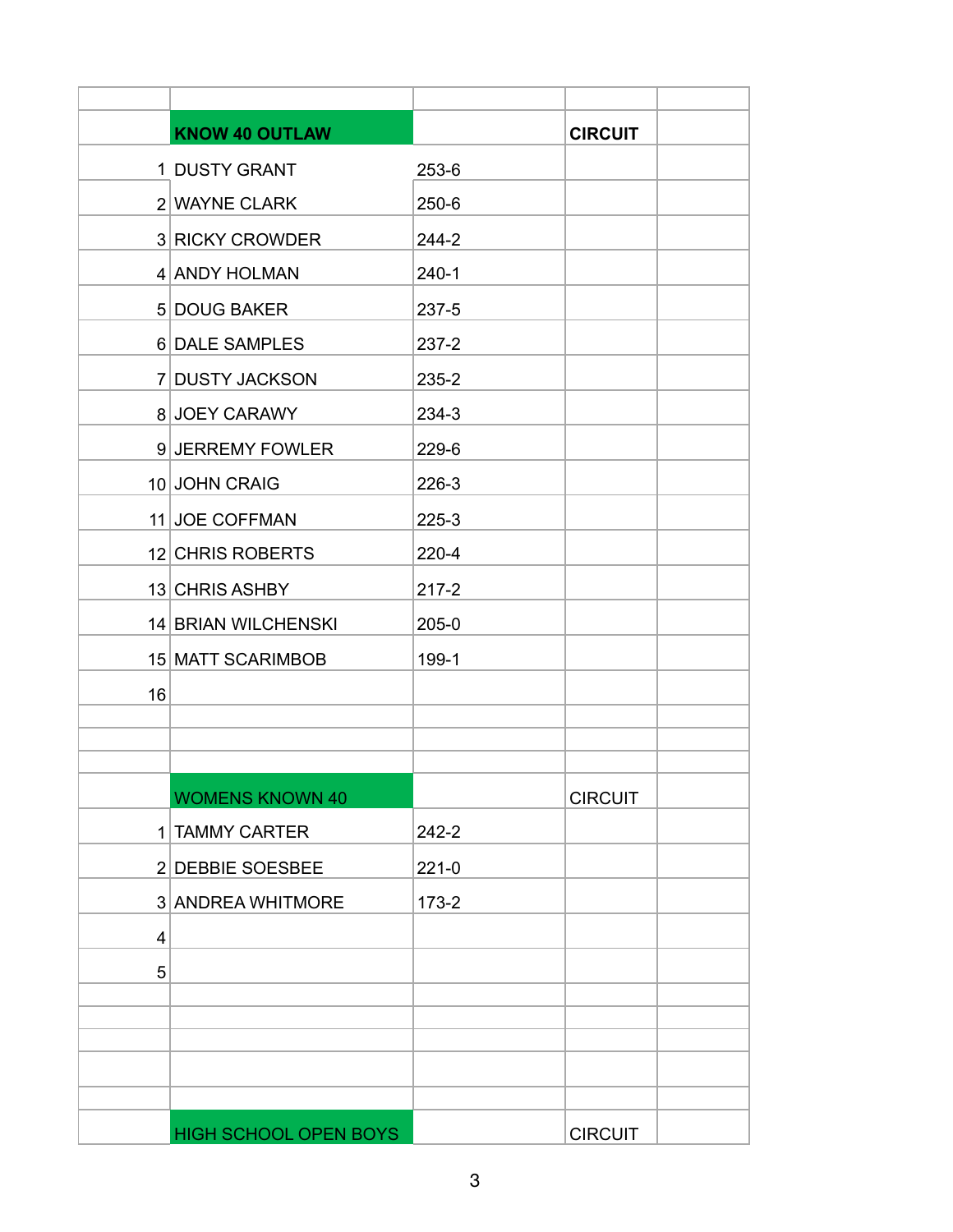| 1              |                          |           |                |
|----------------|--------------------------|-----------|----------------|
| $\overline{2}$ |                          |           |                |
|                |                          |           |                |
|                | <b>BOW HUNTER NOVICE</b> |           | <b>CIRCUIT</b> |
|                | 1 JACOB BYRD             | 260-8     |                |
|                | 2 GARY MCBLUHEN          | 260-7     |                |
|                | <b>3 SEAN PASCHALL</b>   | $250 - 8$ |                |
|                | 4 JAKE SHOFNER           | 247-6     |                |
|                | 5 MIKE YELTON            | 243-4     |                |
|                | 6 RICHARD DELEGATTI      | $238-1$   |                |
|                | 7 BRADLEY PRUITT         | 237-5     |                |
|                | 8 SCOTT LEE              | $221 - 0$ |                |
|                | 9 DAVID BOYTER           | $220-3$   |                |
|                | 10 BO GERRALD            | 219-3     |                |
|                | 11 CHRIS WHITE           | 219-1     |                |
|                | 12 HUNTER ANTHONY        | 218-3     |                |
|                | 13 KEITH WILKS           | $205 - 1$ |                |
|                | 14 DAN WELBOURNE         | $187 - 0$ |                |
|                | 15 JOHNNY MOORE          | $178 - 1$ |                |
|                | 16 JEREMY WELBOURNE      | $152 - 0$ |                |
|                | 17 TIM FISHBURNE         | $144 - 0$ |                |
| 18             |                          |           |                |
| 19             |                          |           |                |
| 20             |                          |           |                |
|                |                          |           |                |
|                | <b>WOMENS BOWHUNTER</b>  |           | <b>CIRCUIT</b> |
|                | 1 SANDY SPEARS           | 192-6     |                |
|                | 2 AMANDA ROBERTSON       | $172 - 1$ |                |
|                | 3 KATIE SHEALY           | 168-0     |                |
|                |                          |           |                |
|                | 4 SABRINA UDWADIA        | 156-0     |                |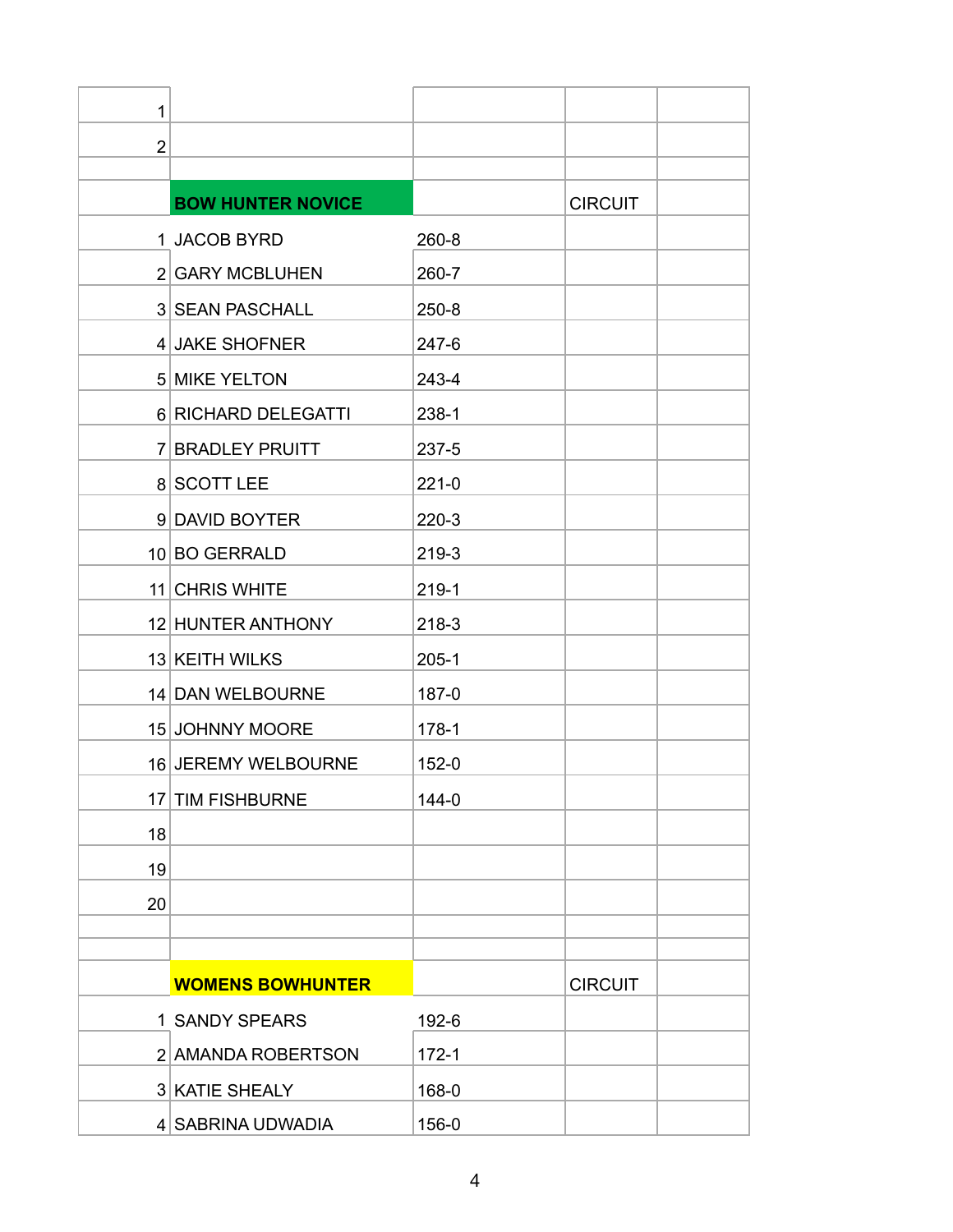|                | 5 YVETTE MCKENZIE       | $154 - 3$ |                |
|----------------|-------------------------|-----------|----------------|
| 6              |                         |           |                |
|                |                         |           |                |
|                |                         |           |                |
|                |                         |           |                |
|                |                         |           |                |
|                |                         |           |                |
|                | <b>YOUTH OPEN</b>       |           | <b>CIRCUIT</b> |
|                | 1 GARRETT PRICE         | 239-4     |                |
|                | 2 MATTEYA METCALF       | 218-7     |                |
|                | 3 LUKAS HENNILA         | 106       |                |
|                |                         |           |                |
|                | <b>NASP HIGH SCHOOL</b> |           | <b>CIRCUIT</b> |
| 1              |                         |           |                |
| $\overline{2}$ |                         |           |                |
|                |                         |           |                |
|                | 1 NASP MIDDLE SCHOOL    |           |                |
| $\overline{2}$ |                         |           |                |
|                |                         |           |                |
|                |                         |           |                |
|                | <b>CUBS</b>             |           |                |
|                | 1 EVAN WHITE            | $208-3$   |                |
|                | 2 COOPER ERVIN          | 79-0      |                |
|                | 3 CAMERON CECIL         | 78-0      |                |
|                | 4 MADI LOWN             | $59-0$    |                |
| 5              |                         |           |                |
|                |                         |           |                |
|                |                         |           | <b>CIRCUIT</b> |
|                | <b>PEE WEE</b>          |           |                |
|                | 1 KATIE JOHNSON         | 123-0     |                |